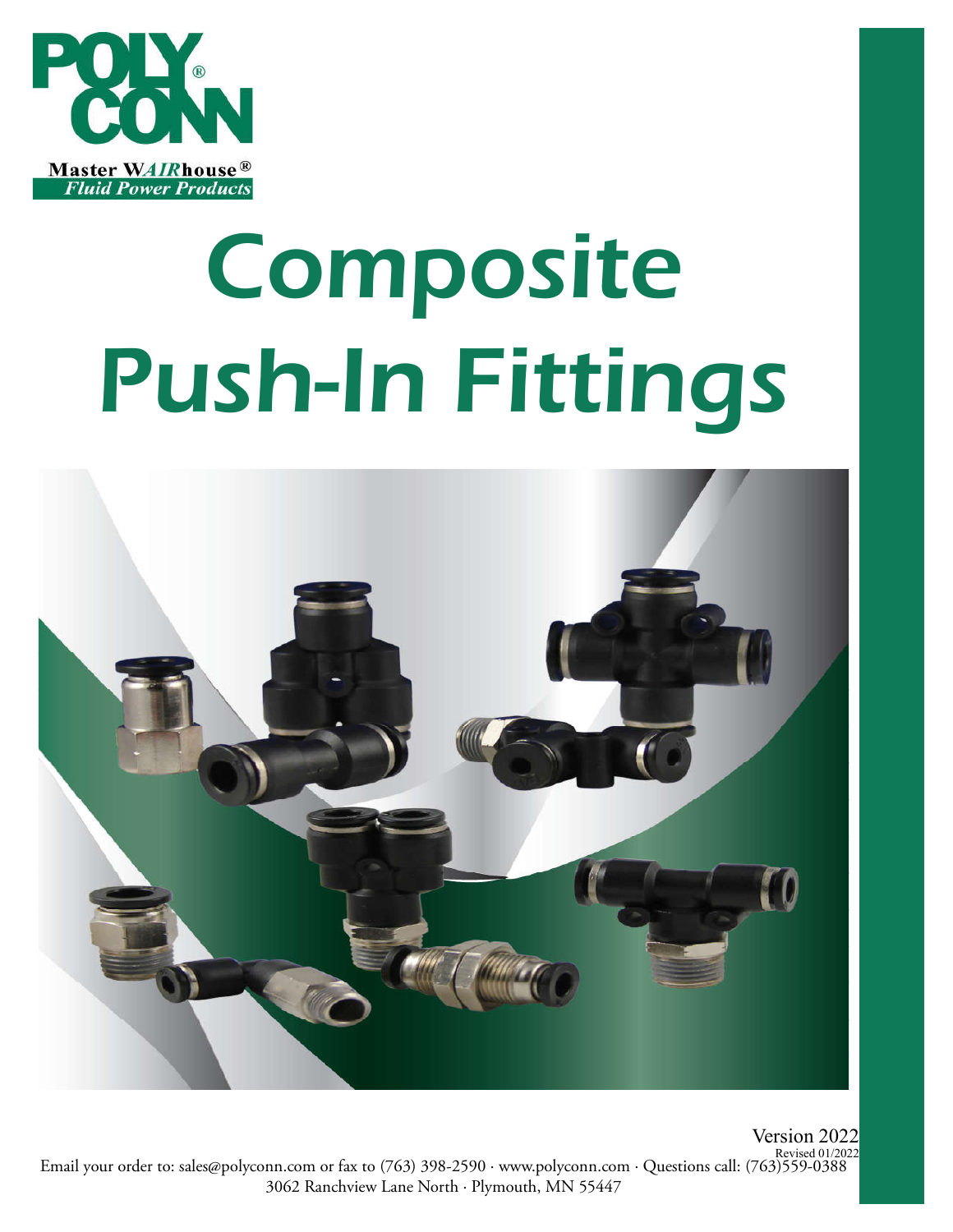# **Features and Specifications Composite Fittings**

Polyconn<sup>®</sup> now has a full range of custom designed composite push-in fitting solutions for you to choose from. They can be used in a variety of applications such as industrial, robotics, machinery, mobile and instrumentation. Polyconn<sup>®</sup> CB Composite fittings, offer a way to connect tubing quickly and easily with no need for tools. Polyconn® offers a broad range of composite push-in pneumatic ttings in inch and metric sizes to compliment our established nickel plated brass push-in fittings.

Polyconn's<sup>®</sup> CB composite fittings use a stainless-steel gripping-ring to grip nylon, 95 durometer polyurethane and polyethylene tubing. The nickel plated brass components on the fittings help to provide corrosion resistance and assist in prolonging the life of the fitting. All of the tapered threads come with pre-applied thread sealant and our parallel threads come with a recessed captive o-ring.

The advanced design of the Polyconn<sup>®</sup> push-in fitting places more gripper teeth in the fitting that are independent of the collet. This superior method allows the collet to guide and center the tubing into the fitting teeth on connection. When the need arises to disconnect, simply depress the collet which slides down and pushes the teeth entirely out of the way, disengaging the tubing completely.

#### Features

- Collet detents fully retracting gripper teeth.
- An oval collet makes it easier to disengage tubing.
- Custom colored collets available upon request.
- Body material nickel plated brass and black PBT (Polybutylene).
- \* Locking ring stainless steel.
- O-ring NBR.
- Working pressure 150 PSI.
- Pre-applied thread sealant.
- \* Black collets for inch style.

#### $$

- **Industrial**
- **Robotics**
- **Machinery**
- Mobile
- **Instrumentation**

| Product               | Temperature                                                  | Pressure    | Vaccum          |
|-----------------------|--------------------------------------------------------------|-------------|-----------------|
|                       | Range                                                        | Range       | <b>Rating</b>   |
| Composite<br>Fittings | $32^{\circ}F - 140^{\circ}F$<br>$(0^{\circ}C - 60^{\circ}C)$ | 0 - 150 PSI | To $-29.5$ " Hg |

**SPECIFICATIONS** 



Figure 1.3 Diagram of Thread Fittings Figure 1.4 Diagram of Flow Controller

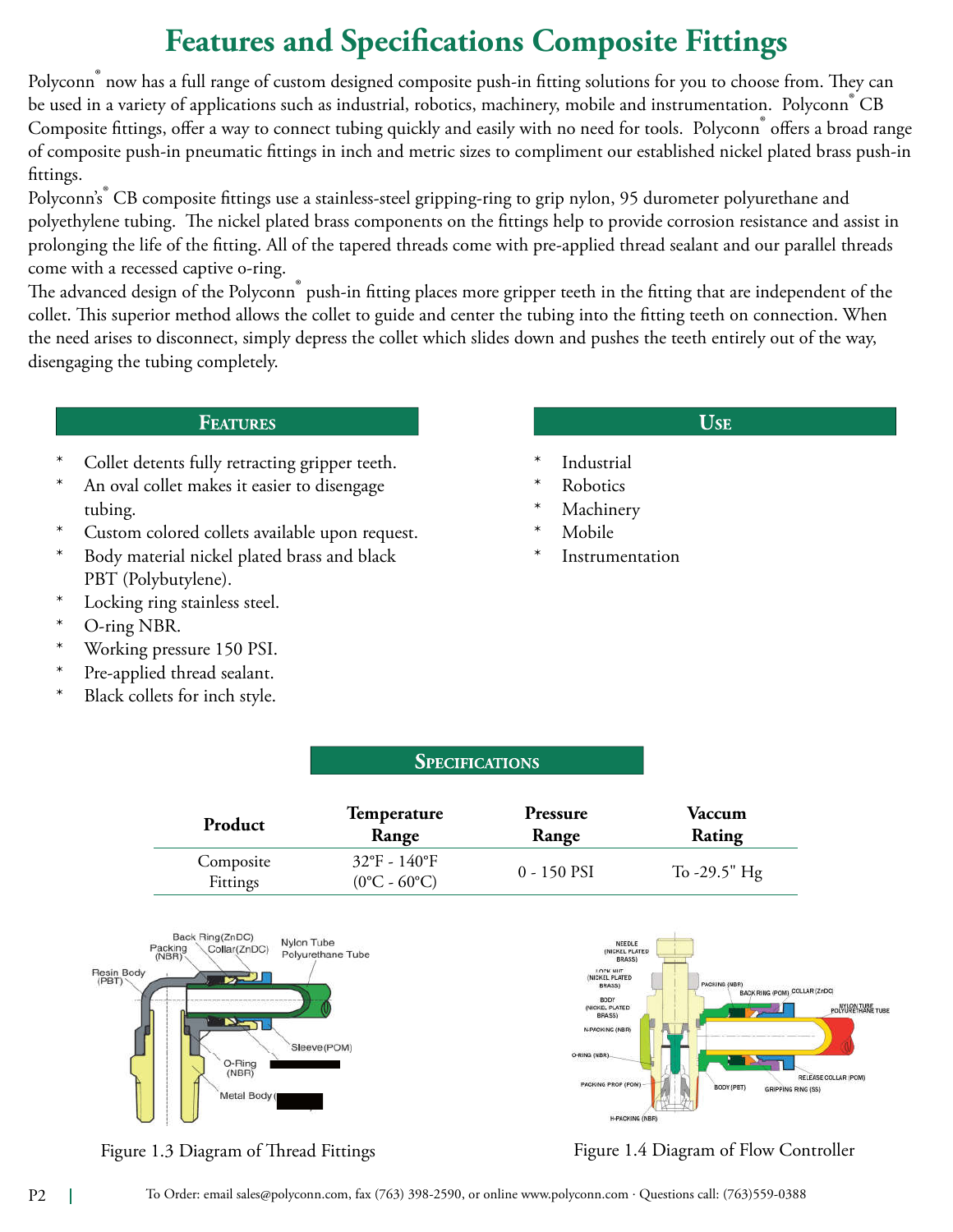### ELBOW STEM TO TUBE

## $\overline{\text{MALE Y}}$



| Part #           | Push-In | <b>Stem</b> | <b>List Price</b> | OTY | <b>Pkg Price</b> |
|------------------|---------|-------------|-------------------|-----|------------------|
| <b>PC44CB-11</b> | 5/32"   | 5/32"       | \$2.46            |     | \$12.31          |
| PC44CB-44        | 1/4"    | 1/4"        | \$2.60            |     | \$13.02          |
| PC44CB-55        | 5/16"   | 5/16"       | \$2.89            |     | \$14.45          |
| PC44CB-66        | 3/8"    | 3/8"        | \$ 3.46           |     | \$17.29          |
| <b>PC44CB-88</b> | 1/2"    | 1/2"        | \$3.88            |     | \$19.42          |

## **UNION Y**



| Part #          | Push-In | <b>List Price</b> | ΟТΥ | <b>Pkg Price</b> |
|-----------------|---------|-------------------|-----|------------------|
| PC45CB-1        | 5/32"   | \$1.26            |     | \$6.28           |
| PC45CB-2        | 1/8"    | \$2.71            |     | \$13.53          |
| PC45CB-4        | 1/4"    | \$1.26            |     | \$6.28           |
| PC45CB-5        | 5/16"   | \$1.26            |     | \$6.28           |
| <b>PC45CB-6</b> | 3/8"    | \$1.69            |     | \$8.45           |
| PC45CB-8        | $1/2$ " | \$1.91            |     | \$9.54           |

### **UNION Y REDUCER**



| Part #           | Push-In | NPT M     | <b>List Price</b> | <b>QTY</b> | <b>Pkg Price</b> |
|------------------|---------|-----------|-------------------|------------|------------------|
| <b>PC47CB-10</b> | 5/32"   | 10-32 UNF | \$2.03            | 5          | \$10.16          |
| <b>PC47CB-12</b> | 5/32"   | 1/8"      | \$2.13            | 5          | \$10.63          |
| <b>PC47CB-14</b> | 5/32"   | 1/4"      | \$2.13            | 5          | \$10.63          |
| <b>PC47CB-22</b> | 1/8"    | 1/8"      | \$2.04            | 5          | \$10.18          |
| <b>PC47CB-40</b> | 1/4"    | 10-32 UNF | \$2.51            | 5          | \$12.53          |
| <b>PC47CB-42</b> | 1/4"    | 1/8"      | \$2.40            | 5          | \$11.98          |
| PC47CB-44        | 1/4"    | 1/4"      | \$2.51            | 5          | \$12.53          |
| <b>PC47CB-46</b> | 1/4"    | 3/8"      | \$2.67            | 5          | \$13.36          |
| <b>PC47CB-52</b> | 5/16"   | 1/8"      | \$ 3.00           | 5          | \$14.99          |
| <b>PC47CB-54</b> | 5/16"   | 1/4"      | \$ 3.16           | 5          | \$15.80          |
| <b>PC47CB-56</b> | 5/16"   | 3/8"      | \$ 3.16           | 5          | \$15.80          |
| <b>PC47CB-62</b> | 3/8"    | 1/8"      | \$2.51            | 5          | \$12.53          |
| <b>PC47CB-64</b> | 3/8"    | 1/4"      | \$2.51            | 5          | \$12.53          |
| <b>PC47CB-66</b> | 3/8"    | 3/8"      | \$3.11            | 5          | \$15.53          |
| <b>PC47CB-68</b> | 3/8"    | 1/2"      | \$ 6.92           | 5          | \$34.61          |
| <b>PC47CB-84</b> | 1/2"    | 1/4"      | \$ 3.98           | 5          | \$19.89          |
| PC47CB-86        | 1/2"    | 3/8"      | \$ 3.98           | 5          | \$19.89          |
| <b>PC47CB-88</b> | 1/2"    | 1/2"      | \$4.25            | 5          | \$21.24          |





| Part #          | Push-In | <b>List Price</b> | <b>Pkg Price</b> |
|-----------------|---------|-------------------|------------------|
| PC59CB-1        | 5/32"   | \$0.63            | \$3.13           |
| PC59CB-4        | 1/4"    | \$0.62            | \$3.08           |
| <b>PC59CB-5</b> | 5/16"   | \$0.63            | \$3.13           |
| PC59CB-6        | 3/8"    | \$0.95            | \$4.74           |
| PC59CB-8        | 1/2"    | \$1.18            | \$5.92           |





| Part #          | Push-In | <b>List Price</b> | ΟТΥ | <b>Pkg Price</b> |
|-----------------|---------|-------------------|-----|------------------|
| $PC62CB-1$      | 5/32"   | \$0.83            |     | \$4.17           |
| $PC62CB-2$      | 1/8"    | \$0.94            |     | \$4.69           |
| <b>PC62CB-4</b> | 1/4"    | \$0.99            |     | \$4.95           |
| <b>PC62CB-5</b> | 5/16"   | \$1.04            |     | \$5.21           |
| <b>PC62CB-6</b> | 3/8"    | \$1.26            |     | \$6.28           |
| PC62CB-8        | $1/2$ " | \$1.46            |     | \$7.29           |
|                 |         |                   |     |                  |



1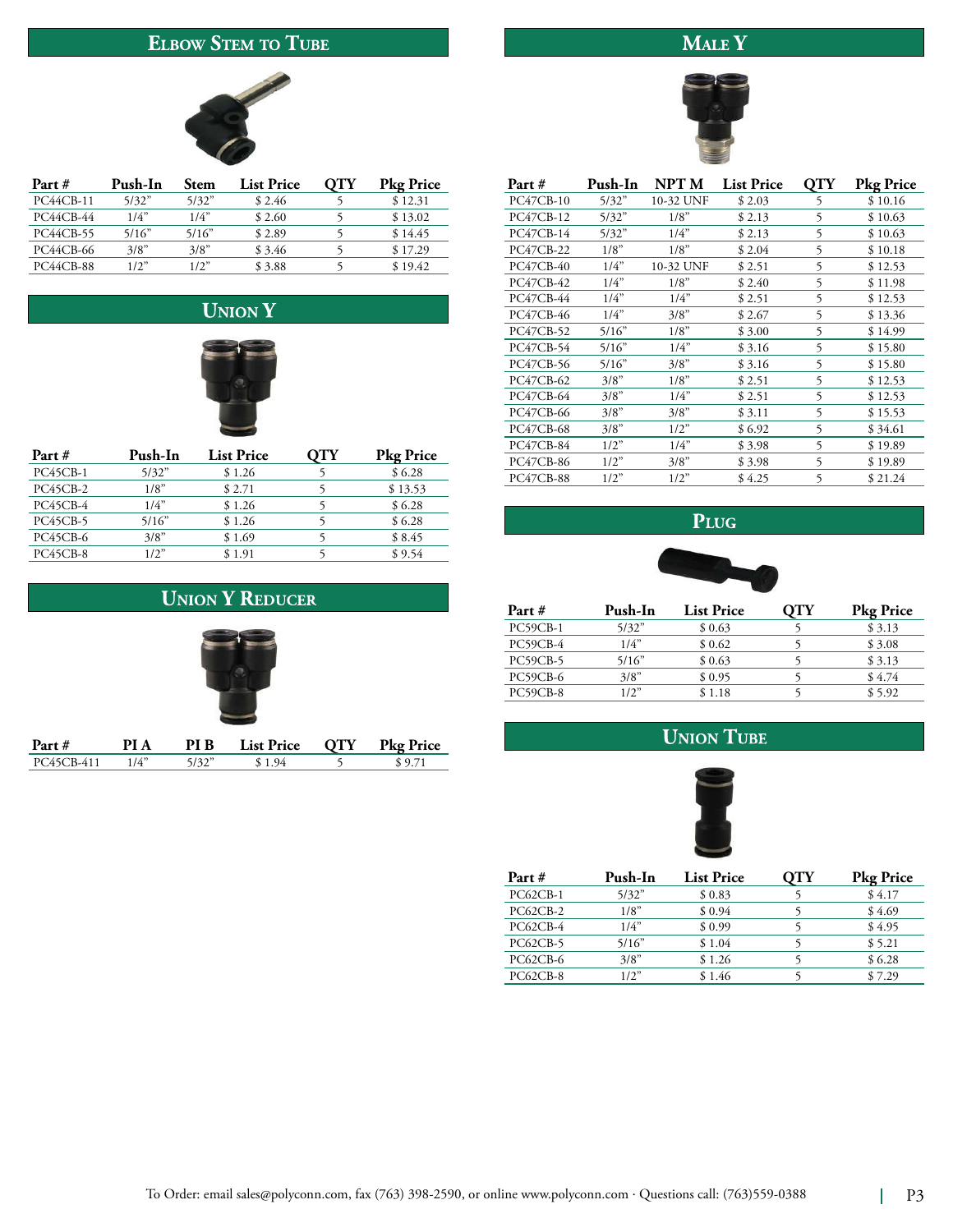## **UNION TUBE REDUCER**

## FEMALE CONNECTOR



| Part #            | PI-A  | PI-B  | <b>List Price</b> | <b>OTY</b> | <b>Pkg Price</b> |
|-------------------|-------|-------|-------------------|------------|------------------|
| PC62CBR-41        | 1/4"  | 5/32" | \$1.46            |            | \$7.29           |
| PC62CBR-42        | 1/4"  | 1/8"  | \$3.84            |            | \$19.18          |
| PC62CBR-54        | 5/16" | 1/4"  | \$1.41            |            | \$7.03           |
| PC62CBR-64        | 3/8"  | 1/4"  | \$1.67            |            | \$8.34           |
| <b>PC62CBR-65</b> | 3/8"  | 5/16" | \$1.80            |            | \$9.00           |
| PC62CBR-86        | 1/2"  | 3/8"  | \$2.34            |            | \$11.72          |

## **UNION TEE**



| Part #   | Push-In | <b>List Price</b> | ΟТΥ | <b>Pkg Price</b> |
|----------|---------|-------------------|-----|------------------|
| PC64CB-1 | 5/32"   | \$1.26            |     | \$6.28           |
| PC64CB-2 | 1/8"    | \$1.30            |     | \$6.51           |
| PC64CB-4 | 1/4"    | \$1.09            |     | \$5.47           |
| PC64CB-5 | 5/16"   | \$1.26            |     | \$6.28           |
| PC64CB-6 | 3/8"    | \$1.67            |     | \$8.34           |
| PC64CB-8 | 1/2"    | \$1.85            |     | \$9.26           |

#### **UNION TEE REDUCER**



| Part #     | PI-A  | PI-B  | <b>List Price</b> | OTY | <b>Pkg Price</b> |
|------------|-------|-------|-------------------|-----|------------------|
| PC64CBR-14 | 5/32" | 1/4"  | \$2.02            |     | \$10.09          |
| PC64CBR-41 | 1/4"  | 5/32" | \$1.61            |     | \$8.05           |
| PC64CBR-46 | 1/4"  | 3/8"  | \$1.74            |     | \$8.71           |
| PC64CBR-54 | 5/16" | 1/4"  | \$1.61            |     | \$8.05           |
| PC64CBR-64 | 3/8"  | 1/4"  | \$2.32            |     | \$11.60          |
| PC64CBR-65 | 3/8"  | 5/16" | \$2.08            |     | \$10.42          |
| PC64CBR-86 | 1/2"  | 3/8"  | \$2.60            |     | \$13.02          |
|            |       |       |                   |     |                  |

## **ELBOW UNION**



| Part #          | Push-In | <b>List Price</b> | ЭTY | <b>Pkg Price</b> |
|-----------------|---------|-------------------|-----|------------------|
| <b>PC65CB-1</b> | 5/32"   | \$0.83            |     | \$4.17           |
| PC65CB-2        | 1/8"    | \$0.93            |     | \$4.64           |
| PC65CB-4        | 1/4"    | \$0.94            |     | \$4.69           |
| <b>PC65CB-5</b> | 5/16"   | \$1.09            |     | \$5.47           |
| PC65CB-6        | 3/8"    | \$1.30            |     | \$6.51           |
| PC65CB-8        | 1/2"    | \$1.47            |     | \$7.37           |



| Part #           | Push-In | NPT F     | <b>List Price</b> | OTY | <b>Pkg Price</b> |
|------------------|---------|-----------|-------------------|-----|------------------|
| PC66CB-12        | 5/32"   | 1/8"      | \$1.51            | 5   | \$7.55           |
| <b>PC66CB-14</b> | 5/32"   | 1/4"      | \$1.58            | 5   | \$7.91           |
| <b>PC66CB-20</b> | 1/8"    | 10-32 UNF | \$2.32            | 5   | \$11.60          |
| <b>PC66CB-22</b> | 1/8"    | 1/8"      | \$1.67            | 5   | \$8.34           |
| <b>PC66CB-42</b> | 1/4"    | 1/8"      | \$1.51            | 5   | \$7.55           |
| <b>PC66CB-44</b> | 1/4"    | 1/4"      | \$1.58            | 5   | \$7.91           |
| PC66CB-52        | 5/16"   | 1/8"      | \$2.02            | 5   | \$10.09          |
| PC66CB-54        | 5/16"   | 1/4"      | \$2.02            | 5   | \$10.09          |
| PC66CB-56        | 5/16"   | 3/8"      | \$2.02            | 5   | \$10.09          |
| PC66CB-64        | 3/8"    | 1/4"      | \$1.85            | 5   | \$9.26           |
| PC66CB-66        | 3/8"    | 3/8"      | \$2.02            | 5   | \$10.09          |
| <b>PC66CB-68</b> | 3/8"    | 1/2"      | \$2.34            | 5   | \$11.72          |
| PC66CB-84        | 1/2"    | 1/4"      | \$3.49            | 5   | \$17.45          |
| <b>PC66CB-86</b> | 1/2"    | 3/8"      | \$3.49            | 5   | \$17.45          |
|                  |         |           |                   |     |                  |

## MALE CONNECTOR



| Part #           | Push-In | NPT M     | <b>List Price</b> | <b>QTY</b> | <b>Pkg Price</b> |
|------------------|---------|-----------|-------------------|------------|------------------|
| PC68CB-10        | 5/32"   | 10-32 UNF | \$0.99            | 5          | \$4.95           |
| PC68CB-12        | 5/32"   | 1/8"      | \$0.99            | 5          | \$ 4.95          |
| PC68CB-14        | 5/32"   | 1/4"      | \$1.04            | 5          | \$5.19           |
| <b>PC68CB-20</b> | 1/8"    | 10-32 UNF | \$1.04            | 5          | \$5.19           |
| PC68CB-22        | 1/8"    | 1/8"      | \$1.04            | 5          | \$5.19           |
| PC68CB-24        | 1/8"    | 1/4"      | \$1.09            | 5          | \$5.45           |
| PC68CB-40        | 1/4"    | 10-32 UNF | \$1.09            | 5          | \$ 5.45          |
| PC68CB-42        | 1/4"    | 1/8"      | \$0.99            | 5          | \$4.95           |
| <b>PC68CB-44</b> | 1/4"    | 1/4"      | \$1.04            | 5          | \$5.19           |
| PC68CB-46        | 1/4"    | 3/8"      | \$1.69            | 5          | \$8.45           |
| PC68CB-52        | 5/16"   | 1/8"      | \$1.20            | 5          | \$5.99           |
| PC68CB-54        | 5/16"   | 1/4"      | \$1.30            | 5          | \$6.51           |
| PC68CB-56        | 5/16"   | 3/8"      | \$1.67            | 5          | \$8.34           |
| PC68CB-62        | 3/8"    | 1/8"      | \$1.63            | 5          | \$8.17           |
| PC68CB-64        | 3/8"    | 1/4"      | \$1.80            | 5          | \$9.00           |
| PC68CB-66        | 3/8"    | 3/8"      | \$1.93            | 5          | \$9.64           |
| PC68CB-68        | 3/8"    | 1/2"      | \$3.13            | 5          | \$15.63          |
| PC68CB-84        | 1/2"    | 1/4"      | \$2.87            | 5          | \$14.33          |
| <b>PC68CB-86</b> | 1/2"    | 3/8"      | \$2.87            | 5          | \$14.33          |
| PC68CB-88        | 1/2"    | 1/2"      | \$3.13            | 5          | \$15.63          |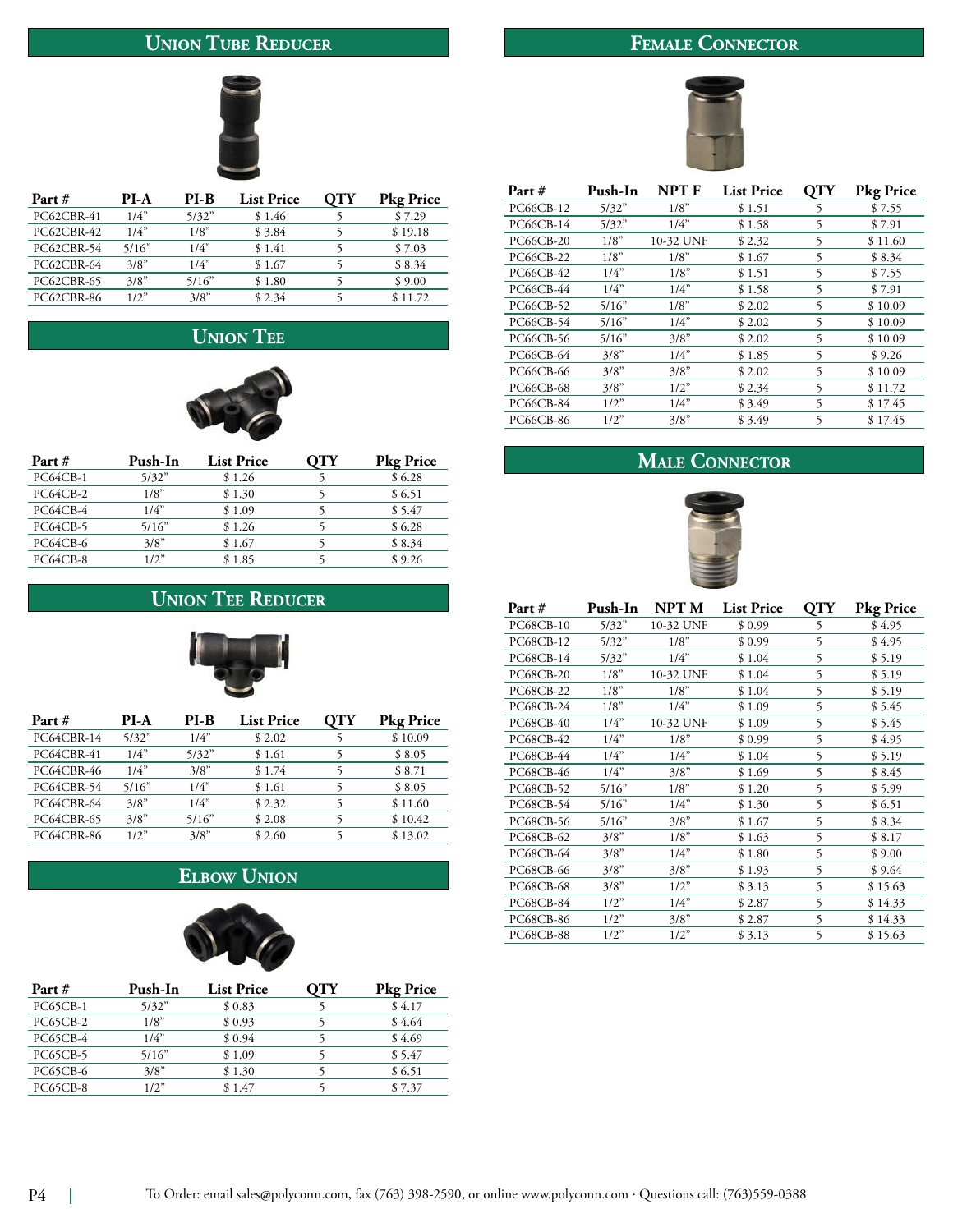## **MALE COMPACT CONNECTOR**

#### **MALE EXTENDED ELBOW SWIVEL**

WA



| Part #            | Push-In | <b>NPT M</b> | <b>List Price</b> | OTY | <b>Pkg Price</b> |
|-------------------|---------|--------------|-------------------|-----|------------------|
| PC68CBC-10        | 5/32"   | 10-32 UNF    | \$1.20            | 5   | \$5.99           |
| PC68CBC-12        | 5/32"   | 1/8"         | \$1.20            | 5   | \$5.99           |
| PC68CBC-14        | 5/32"   | 1/4"         | \$1.20            | 5   | \$ 5.99          |
| <b>PC68CBC-20</b> | 1/8"    | 10-32 UNF    | \$1.31            | 5   | \$6.54           |
| PC68CBC-22        | 1/8"    | 1/8"         | \$1.09            | 5   | \$5.45           |
| PC68CBC-24        | 1/8"    | 1/4"         | \$1.20            | 5   | \$5.99           |
| PC68CBC-40        | 1/4"    | 10-32 UNF    | \$1.20            | 5   | \$5.99           |
| PC68CBC-42        | 1/4"    | 1/8"         | \$1.20            | 5   | \$5.99           |
| PC68CBC-44        | 1/4"    | 1/4"         | \$1.20            | 5   | \$5.99           |
| PC68CBC-46        | 1/4"    | 3/8"         | \$1.96            | 5   | \$9.80           |
| PC68CBC-52        | 5/16"   | 1/8"         | \$1.20            | 5   | \$5.99           |
| PC68CBC-54        | 5/16"   | 1/4"         | \$1.20            | 5   | \$5.99           |
| <b>PC68CBC-56</b> | 5/16"   | 3/8"         | \$1.96            | 5   | \$9.80           |
| PC68CBC-64        | 3/8"    | 1/4"         | \$2.02            | 5   | \$10.09          |
| PC68CBC-66        | 3/8"    | 3/8"         | \$2.02            | 5   | \$10.09          |
| PC68CBC-84        | 1/2"    | 1/4"         | \$2.87            | 5   | \$14.33          |
| PC68CBC-86        | 1/2"    | 3/8"         | \$ 3.16           | 5   | \$15.80          |
| PC68CBC-88        | 1/2"    | 1/2"         | \$ 3.54           | 5   | \$17.71          |

#### **MALE ELBOW SWIVEL**



| Part #            | Push-In | NPT M     | <b>List Price</b> | QTY | <b>Pkg Price</b> |
|-------------------|---------|-----------|-------------------|-----|------------------|
| PC69SCB-10        | 5/32"   | 10-32 UNF | \$1.25            | 5   | \$6.25           |
| PC69SCB-12        | 5/32"   | 1/8"      | \$1.31            | 5   | \$6.54           |
| PC69SCB-14        | 5/32"   | 1/4"      | \$1.31            | 5   | \$6.54           |
| PC69SCB-20        | 1/8"    | 10-32 UNF | \$1.30            | 5   | \$6.51           |
| <b>PC69SCB-22</b> | 1/8"    | 1/8"      | \$1.30            | 5   | \$6.51           |
| PC69SCB-24        | 1/8"    | 1/4"      | \$1.51            | 5   | \$7.55           |
| PC69SCB-40        | 1/4"    | 10-32 UNF | \$1.56            | 5   | \$7.1            |
| PC69SCB-42        | 1/4"    | 1/8"      | \$1.62            | 5   | \$8.08           |
| PC69SCB-44        | 1/4"    | 1/4"      | \$1.62            | 5   | \$8.08           |
| PC69SCB-46        | 1/4"    | 3/8"      | \$1.80            | 5   | \$9.00           |
| PC69SCB-52        | 5/16"   | 1/8"      | \$1.67            | 5   | \$8.34           |
| PC69SCB-54        | 5/16"   | 1/4"      | \$1.67            | 5   | \$8.34           |
| PC69SCB-56        | 5/16"   | 3/8"      | \$1.93            | 5   | \$9.64           |
| <b>PC69SCB-62</b> | 3/8"    | 1/8"      | \$1.91            | 5   | \$9.54           |
| PC69SCB-64        | 3/8"    | 1/4"      | \$1.91            | 5   | \$9.54           |
| PC69SCB-66        | 3/8"    | 3/8"      | \$1.96            | 5   | \$9.80           |
| PC69SCB-68        | 3/8"    | 1/2"      | \$2.40            | 5   | \$11.98          |
| PC69SCB-84        | 1/2"    | 1/4"      | \$3.49            | 5   | \$17.45          |
| PC69SCB-86        | 1/2"    | 3/8"      | \$3.49            | 5   | \$17.45          |
| PC69SCB-88        | 1/2"    | 1/2"      | \$3.54            | 5   | \$17.71          |



#### **FEMALE ELBOW SWIVEL**



| Part #     | Push-In | NPT M | <b>List Price</b> | OTY | <b>Pkg Price</b> |
|------------|---------|-------|-------------------|-----|------------------|
| PC70SCB-12 | 5/32"   | 1/8"  | \$1.96            |     | \$9.80           |
| PC70SCB-14 | 5/32"   | 1/4"  | \$1.96            | 5   | \$9.80           |
| PC70SCB-22 | 1/8"    | 1/8"  | \$2.18            | 5   | \$10.89          |
| PC70SCB-42 | 1/4"    | 1/8"  | \$2.13            | 5   | \$10.63          |
| PC70SCB-44 | 1/4"    | 1/4"  | \$2.22            | 5   | \$11.08          |
| PC70SCB-46 | 1/4"    | 3/8"  | \$2.24            | 5   | \$11.18          |
| PC70SCB-52 | 5/16"   | 1/8"  | \$2.78            | 5   | \$13.90          |
| PC70SCB-62 | 3/8"    | 1/8"  | \$2.34            | 5   | \$11.72          |
| PC70SCB-64 | 3/8"    | 1/4"  | \$2.34            | 5   | \$11.72          |
| PC70SCB-66 | 3/8"    | 3/8"  | \$2.45            | 5   | \$12.27          |
| PC70SCB-86 | 1/2"    | 3/8"  | \$5.23            | 5   | \$26.14          |
|            |         |       |                   |     |                  |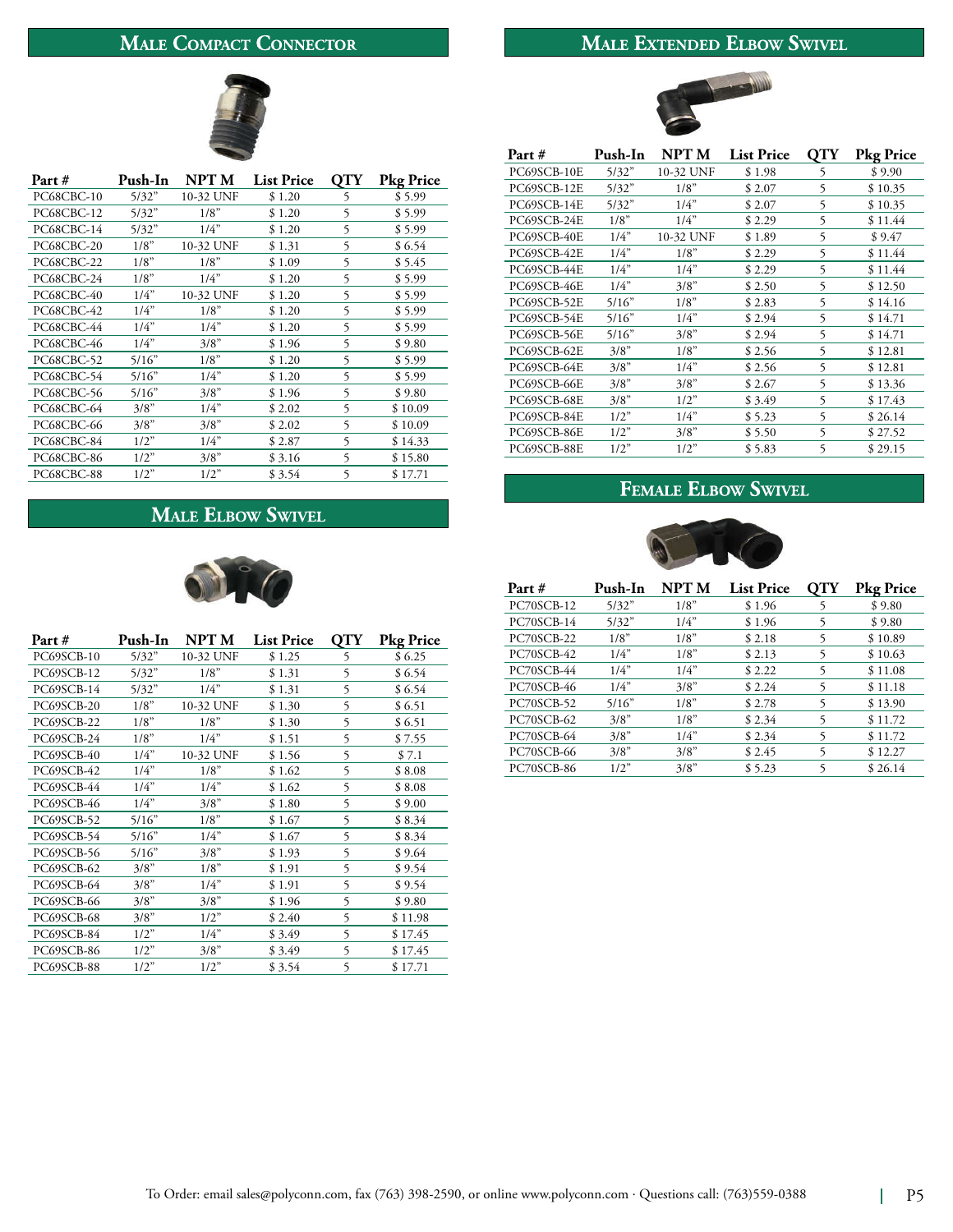#### TEE RUN SWIVEL

## **UNION BRANCH 3 PORT MANIFOLD**



| Part #            | Push-In | NPT M     | <b>List Price</b> | <b>OTY</b> | <b>Pkg Price</b> |
|-------------------|---------|-----------|-------------------|------------|------------------|
| PC71SCB-10        | 5/32"   | 10-32 UNF | \$2.03            | 5          | \$10.16          |
| PC71SCB-12        | 5/32"   | 1/8"      | \$2.03            | 5          | \$10.16          |
| PC71SCB-14        | 5/32"   | 1/4"      | \$2.03            | 5          | \$10.16          |
| PC71SCB-20        | 1/8"    | 10-32 UNF | \$2.13            | 5          | \$10.63          |
| PC71SCB-22        | 1/8"    | 1/8"      | \$2.34            | 5          | \$11.72          |
| PC71SCB-40        | 1/4"    | 10-32 UNF | \$2.40            | 5          | \$11.98          |
| PC71SCB-42        | 1/4"    | 1/8"      | \$2.29            | 5          | \$11.46          |
| PC71SCB-44        | 1/4"    | 1/4"      | \$2.29            | 5          | \$11.46          |
| PC71SCB-46        | 1/4"    | 3/8"      | \$2.92            | 5          | \$14.59          |
| PC71SCB-52        | 5/16"   | 1/8"      | \$2.97            | 5          | \$14.85          |
| PC71SCB-54        | 5/16"   | 1/4"      | \$3.02            | 5          | \$15.11          |
| PC71SCB-56        | 5/16"   | 3/8"      | \$3.16            | 5          | \$15.80          |
| PC71SCB-62        | 3/8"    | 1/8"      | \$2.40            | 5          | \$11.98          |
| PC71SCB-64        | 3/8"    | 1/4"      | \$2.40            | 5          | \$11.98          |
| PC71SCB-66        | 3/8"    | 3/8"      | \$2.97            | 5          | \$14.85          |
| PC71SCB-68        | 3/8"    | 1/2"      | \$3.81            | 5          | \$19.06          |
| PC71SCB-84        | 1/2"    | 1/4"      | \$3.80            | 5          | \$19.02          |
| <b>PC71SCB-86</b> | 1/2"    | 3/8"      | \$3.98            | 5          | \$19.89          |
| PC71SCB-88        | 1/2"    | 1/2"      | \$4.25            | 5          | \$21.24          |

## TEE BRANCH SWIVEL



| Part #     | Push-In | NPT M     | <b>List Price</b> | QTY | Pkg Price |
|------------|---------|-----------|-------------------|-----|-----------|
| PC72SCB-10 | 5/32"   | 10-32 UNF | \$2.03            | 5   | \$10.16   |
| PC72SCB-12 | 5/32"   | 1/8"      | \$2.03            | 5   | \$10.16   |
| PC72SCB-14 | 5/32"   | 1/4"      | \$2.13            | 5   | \$10.63   |
| PC72SCB-20 | 1/8"    | 10-32 UNF | \$2.13            | 5   | \$10.63   |
| PC72SCB-22 | 1/8"    | 1/8"      | \$1.98            | 5   | \$9.90    |
| PC72SCB-24 | 1/8"    | 1/4"      | \$2.24            | 5   | \$11.20   |
| PC72SCB-40 | 1/4"    | 10-32 UNF | \$2.29            | 5   | \$11.46   |
| PC72SCB-42 | 1/4"    | 1/8"      | \$2.40            | 5   | \$11.98   |
| PC72SCB-44 | 1/4"    | 1/4"      | \$2.55            | 5   | \$12.76   |
| PC72SCB-46 | 1/4"    | 3/8"      | \$2.55            | 5   | \$12.76   |
| PC72SCB-52 | 5/16"   | 1/8"      | \$ 3.11           | 5   | \$15.53   |
| PC72SCB-54 | 5/16"   | 1/4"      | \$3.16            | 5   | \$15.80   |
| PC72SCB-56 | 5/16"   | 3/8"      | \$3.16            | 5   | \$15.80   |
| PC72SCB-62 | 3/8"    | 1/8"      | \$2.51            | 5   | \$12.53   |
| PC72SCB-64 | 3/8"    | 1/4"      | \$2.51            | 5   | \$12.53   |
| PC72SCB-66 | 3/8"    | 3/8"      | \$2.97            | 5   | \$14.85   |
| PC72SCB-68 | 3/8"    | 1/2"      | \$3.81            | 5   | \$19.06   |
| PC72SCB-84 | 1/2"    | 1/4"      | \$3.80            | 5   | \$19.02   |
| PC72SCB-86 | 1/2"    | 3/8"      | \$3.80            | 5   | \$19.02   |
| PC72SCB-88 | 1/2"    | 1/2"      | \$4.06            | 5   | \$20.32   |



| Push-In | <b>List Price</b> | NТY | <b>Pkg Price</b> |
|---------|-------------------|-----|------------------|
| 5/32"   | \$3.43            |     | \$17.17          |
| 5/16"   | \$3.65            |     | \$18.23          |
| 3/8"    | \$4.74            |     | \$23.71          |
|         |                   |     |                  |

## **UNION BRANCH 3 PORT MANIFOLD REDUCER**



#### **BULKHEAD UNION**



| Part #           | Push-In | <b>List Price</b> | ΟТΥ | <b>Pkg Price</b> |
|------------------|---------|-------------------|-----|------------------|
| <b>PC82CB-11</b> | 5/32"   | \$2.83            |     | \$14.16          |
| <b>PC82CB-22</b> | 1/8"    | \$2.71            |     | \$13.55          |
| <b>PC82CB-44</b> | 1/4"    | \$2.87            |     | \$14.33          |
| <b>PC82CB-55</b> | 5/16"   | \$4.14            |     | \$20.70          |
| <b>PC82CB-66</b> | 3/8"    | \$4.90            |     | \$24.49          |
| <b>PC82CB-88</b> | 1/2"    | \$5.63            |     | \$28.13          |

#### FEMALE BULKHEAD



| Part#            | Push-In | NPT F | <b>List Price</b> | OTY | <b>Pkg Price</b> |
|------------------|---------|-------|-------------------|-----|------------------|
| <b>PC86CB-12</b> | 5/32"   | 1/8"  | \$2.42            |     | \$12.08          |
| PC86CB-14        | 5/32"   | 1/4"  | \$ 3.41           |     | \$17.05          |
| <b>PC86CB-42</b> | 1/4"    | 1/8"  | \$2.79            |     | \$13.97          |
| <b>PC86CB-44</b> | 1/4"    | 1/4"  | \$3.08            |     | \$15.39          |
| PC86CB-46        | 1/4"    | 3/8"  | \$4.12            |     | \$20.60          |
| PC86CB-66        | 3/8"    | 3/8"  | \$6.35            |     | \$31.73          |
| <b>PC86CB-68</b> | 3/8"    | 1/2"  | \$6.68            |     | \$33.39          |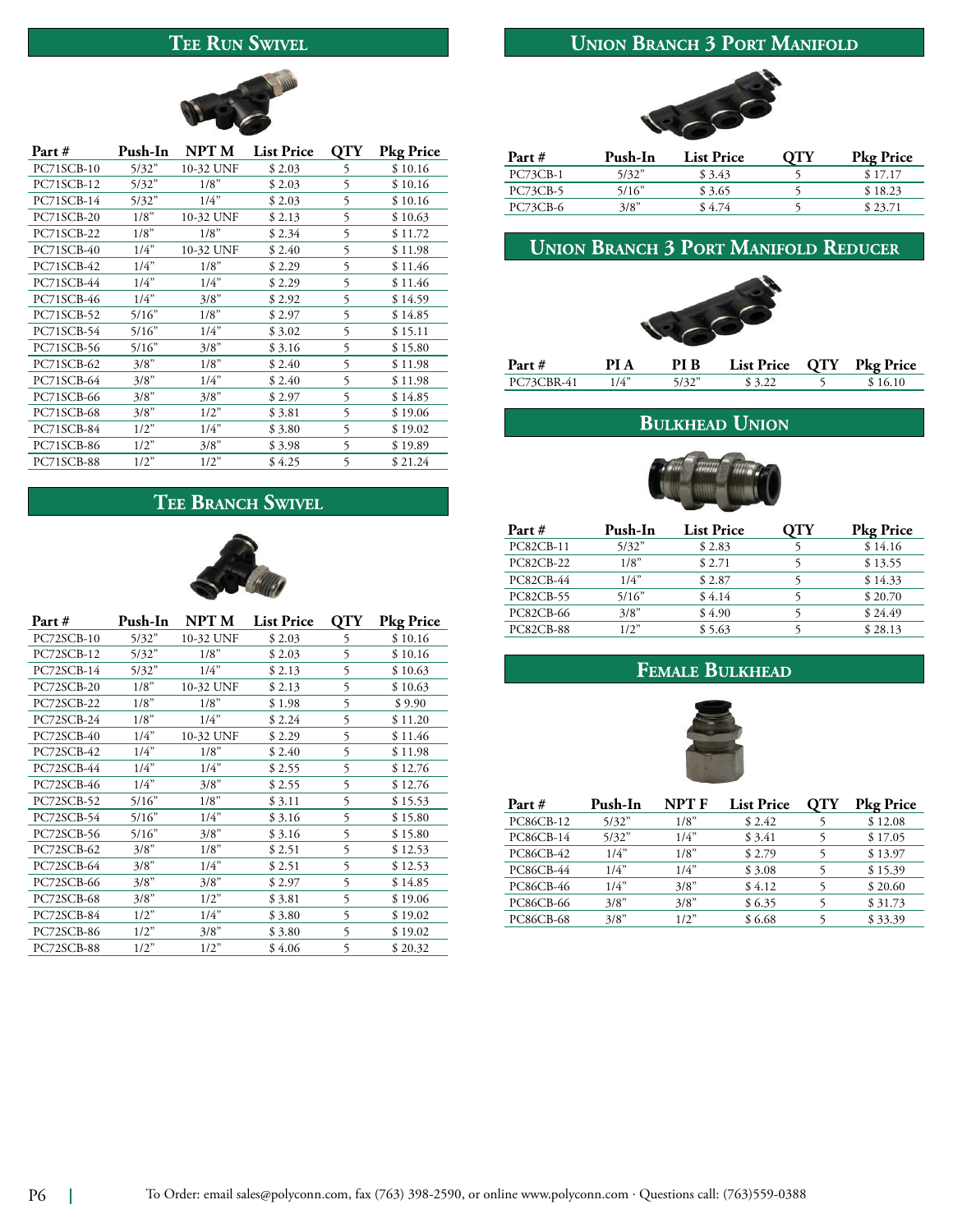#### **ELBOW BULKHEAD**

## RIGHT ANGLE FLOW CONTROL



| Part#             | Push-In | <b>List Price</b> | OTY | <b>Pkg Price</b> |
|-------------------|---------|-------------------|-----|------------------|
| PC89SCB-11        | 5/32"   | \$4.80            |     | \$24.01          |
| PC89SCB-44        | 1/4"    | \$5.91            |     | \$29.53          |
| PC89SCB-55        | 5/16"   | \$5.68            |     | \$28.42          |
| <b>PC89SCB-66</b> | 3/8"    | \$8.45            |     | \$42.27          |

## **STEM REDUCER**



| Part #           | <b>Stem</b> | Push-In | <b>List Price</b> | OTY | <b>Pkg Price</b> |
|------------------|-------------|---------|-------------------|-----|------------------|
| PC97CB-41        | 1/4"        | 5/32"   | \$1.58            |     | \$7.91           |
| PC97CB-42        | 1/4"        | 1/8"    | \$1.52            |     | \$7.58           |
| PC97CB-54        | 5/16"       | 1/4"    | \$1.56            |     | \$7.81           |
| PC97CB-64        | 3/8"        | 1/4"    | \$2.34            |     | \$11.72          |
| PC97CB-65        | 3/8"        | 5/16"   | \$1.91            |     | \$9.54           |
| <b>PC97CB-86</b> | 1/2"        | 3/8"    | \$2.34            |     | \$11.72          |

## **UNION CROSS**



| Part #           | Push-In | <b>List Price</b> | ЭTY | <b>Pkg Price</b> |
|------------------|---------|-------------------|-----|------------------|
| PC102CB-1        | 5/32"   | \$2.02            |     | \$10.09          |
| PC102CB-2        | 1/8"    | \$2.24            |     | \$11.18          |
| PC102CB-4        | 1/4"    | \$2.51            |     | \$12.53          |
| PC102CB-5        | 5/16"   | \$2.61            |     | \$13.07          |
| PC102CB-6        | 3/8"    | \$2.94            |     | \$14.71          |
| <b>PC102CB-8</b> | 1/2"    | \$3.38            |     | \$16.88          |
|                  |         |                   |     |                  |

#### **INLINE FLOW CONTROL**



| Part #   | Push-In | <b>List Price</b> | OTY | <b>Pkg Price</b> |
|----------|---------|-------------------|-----|------------------|
| PCSC-1CB | 5/32"   | \$5.94            |     | \$29.70          |
| PCSC-2CB | 1/8"    | \$6.86            |     | \$34.31          |
| PCSC-4CB | 1/4"    | \$6.10            |     | \$30.48          |
| PCSC-5CB | 5/16"   | \$6.75            |     | \$33.77          |
| PCSC-6CB | 3/8"    | \$9.17            |     | \$45.85          |
| PCSC-8CB | 1/2"    | \$10.57           |     | \$52.83          |



| Part #             | Push-In | NPT M | <b>List Price</b> | OTY | <b>Pkg Price</b> |
|--------------------|---------|-------|-------------------|-----|------------------|
| PCSC2-12CBR        | 5/32"   | 1/8"  | \$4.96            | 5   | \$24.79          |
| PCSC2-14CBR        | 5/32"   | 1/4"  | \$4.96            | 5   | \$24.79          |
| PCSC2-42CBR        | 1/4"    | 1/8"  | \$4.74            | 5   | \$23.71          |
| PCSC2-44CBR        | 1/4"    | 1/4"  | \$4.96            | 5   | \$24.79          |
| PCSC2-52CBR        | 5/16"   | 1/8"  | \$5.18            | 5   | \$25.88          |
| PCSC2-54CBR        | 5/16"   | 1/4"  | \$5.18            | 5   | \$25.88          |
| PCSC2-62CBR        | 3/8"    | 1/8"  | \$5.56            | 5   | \$27.78          |
| PCSC2-64CBR        | 3/8"    | 1/4"  | \$5.37            | 5   | \$26.83          |
| PCSC2-66CBR        | 3/8"    | 3/8"  | \$7.30            | 5   | \$36.49          |
| PCSC2-86CBR        | 1/2"    | 3/8"  | \$7.76            | 5   | \$38.81          |
| PCSC2-88CBR        | 1/2"    | 1/2"  | \$9.80            | 5   | \$49.02          |
| <b>Metered Out</b> |         |       |                   |     |                  |

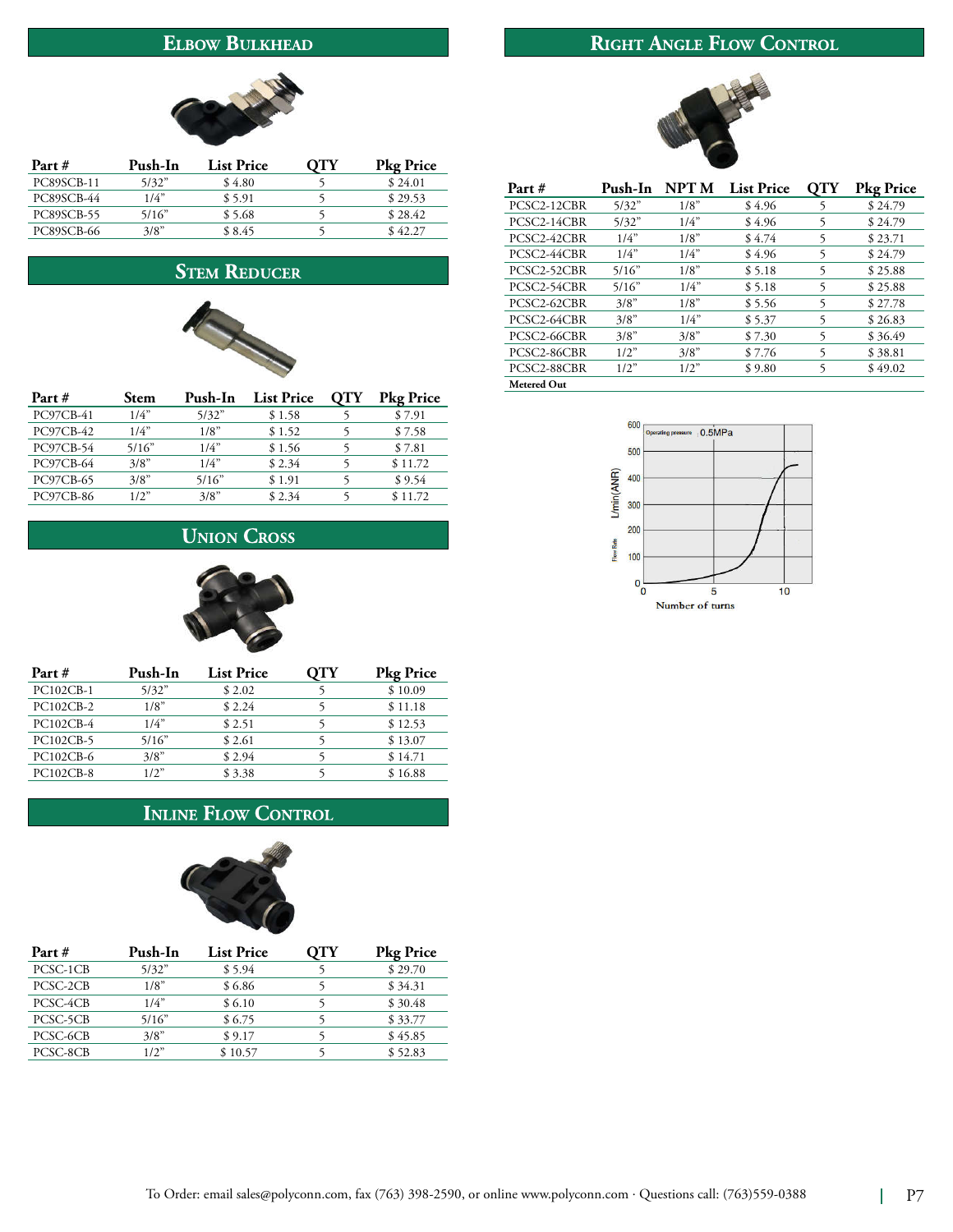## **Features and Specifications Composite Fittings**

The transitions fittings will conect your inch tube to a metric thread. These fittings have a BSPT, BSPP and NPT threads. They can be used in a variety of applications such as industrial, robotics, machinery, mobile and instrumentation. Polyconn's CB composite ttings use a stainless-steel gripping-ring to grip nylon, 95 durometer polyurethane and polyethylene tubing. The nickel plated brass components on the fittings help to provide corrosion resistance and assist in prolonging the life of the fitting. All of the tapered threads come with pre-applied thread sealant and our parallel threads come with a recessed captive o-ring.

The advanced design of the Polyconn push-in fitting places more gripper teeth in the fitting that are independent of the collet. This superior method allows the collet to guide and center the tubing into the fitting teeth on connection. When the need arises to disconnect, simply depress the collet which slides down and pushes the teeth entirely out of the way, disengaging the tubing completely.

#### **FEATURES**

- Collet detents fully retracting gripper teeth.
- \* An oval collet makes it easier to disengage tubing.
- \* Custom colored collets available upon request.
- \* Body material nickel plated brass and black PBT (Polybutylene).
- \* Locking ring stainless steel.
- \* O-ring NBR.
- Working pressure 150 PSI.
- \* Pre-applied thread sealant.

#### **USE**

- **Industrial**
- **Robotics**
- **Machinery**
- Mobile
- Instrumentation

|                       |                                                              | 91.00110110110    |                  |  |
|-----------------------|--------------------------------------------------------------|-------------------|------------------|--|
| Product               | <b>Temperature</b><br>Range                                  | Pressure<br>Range | Vaccum<br>Rating |  |
| Composite<br>Fittings | $32^{\circ}F - 140^{\circ}F$<br>$(0^{\circ}C - 60^{\circ}C)$ | 0 - 150 PSI       | To $-29.5$ " Hg  |  |

**SPECIFICATIONS** 





Figure 1.3 Diagram of Thread Fittings Figure 1.4 Diagram of Flow Controller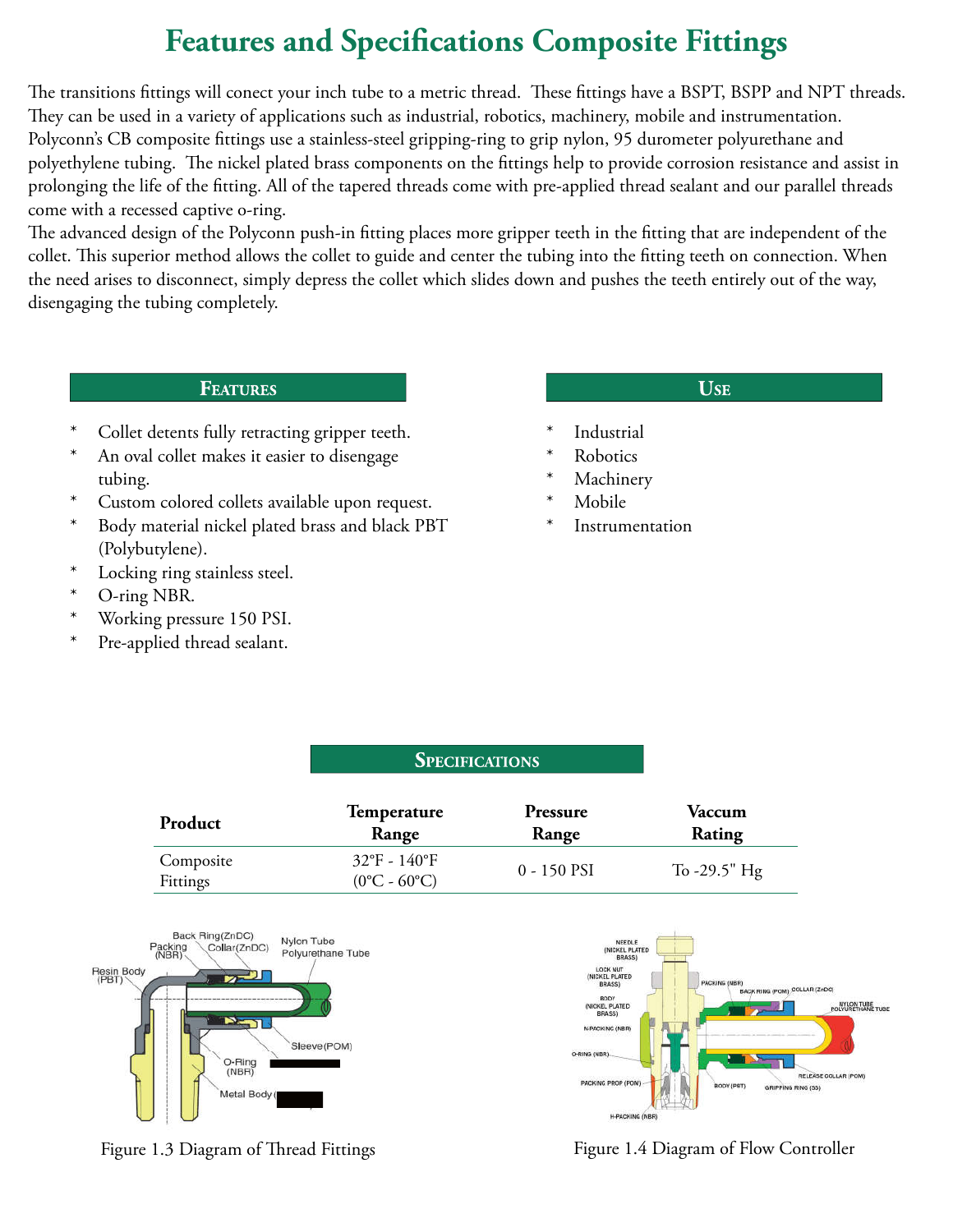## MALE CONNECTOR MM X NPT

## MALE ELBOW SWIVEL MM X NPT



| Part #            | Push-In | NPT  | <b>List Price</b> | OTY | <b>Pkg Price</b> |
|-------------------|---------|------|-------------------|-----|------------------|
| PC68CBT-42        | 4 MM    | 1/8" | \$1.09            | 5   | \$5.47           |
| PC68CBT-44        | 4 MM    | 1/4" | \$1.14            | 5   | \$5.71           |
| <b>PC68CBT-62</b> | 6 MM    | 1/8" | \$1.09            | 5   | \$5.47           |
| PC68CBT-64        | 6 MM    | 1/4" | \$1.15            | 5   | \$5.73           |
| <b>PC68CBT-66</b> | 6 MM    | 3/8" | \$1.85            | 5   | \$9.26           |
| <b>PC68CBT-82</b> | 8 MM    | 1/8" | \$1.25            | 5   | \$6.25           |
| PC68CBT-84        | 8 MM    | 1/4" | \$1.46            | 5   | \$7.29           |
| <b>PC68CBT-86</b> | 8 MM    | 3/8" | \$1.82            | 5   | \$9.12           |
| PC68CBT-102       | 10 MM   | 1/8" | \$1.91            | 5   | \$9.54           |
| PC68CBT-104       | 10 MM   | 1/4" | \$1.88            | 5   | \$9.38           |
| PC68CBT-106       | 10 MM   | 3/8" | \$2.24            | 5   | \$11.18          |

## MALE CONNECTOR INCH X BSPP



| Part #      | Push-In | <b>BSPP</b> | <b>List Price</b> | OTY | <b>Pkg Price</b> |
|-------------|---------|-------------|-------------------|-----|------------------|
| PC68CBT-12G | 5/32"   | 1/8"        | \$1.31            |     | \$6.54           |
| PC68CBT-14G | 5/32"   | 1/4"        | \$2.02            |     | \$10.09          |
| PC68CBT-42G | 1/4"    | 1/8"        | \$1.58            |     | \$7.91           |
| PC68CBT-44G | 1/4"    | 1/4"        | \$2.13            |     | \$10.63          |
| PC68CBT-46G | 1/4"    | 3/8"        | \$2.83            |     | \$14.16          |
| PC68CBT-64G | 3/8"    | 1/4"        | \$2.94            |     | \$14.71          |
| PC68CBT-66G | 3/8"    | 3/8"        | \$2.94            |     | \$14.71          |
| PC68CBT-86G | 1/2"    | 3/8"        | \$4.25            |     | \$21.24          |

## MALE CONNECTOR INCH X BSPT



| Part #      | Push-In | <b>BSPT</b> | <b>List Price</b> | OTY | <b>Pkg Price</b> |
|-------------|---------|-------------|-------------------|-----|------------------|
| PC68CBT-22R | 1/8"    | 1/8"        | \$1.15            |     | \$5.73           |
| PC68CBT-24R | 1/8"    | 1/4"        | \$1.20            |     | \$5.99           |
| PC68CBT-42R | 1/4"    | 1/8"        | \$1.30            |     | \$6.51           |
| PC68CBT-44R | 1/4"    | 1/4"        | \$1.72            |     | \$8.60           |
| PC68CBT-46R | 1/4"    | 3/8"        | \$2.40            | 5   | \$11.98          |
| PC68CBT-62R | 3/8"    | 1/8"        | \$2.34            | 5   | \$11.72          |
| PC68CBT-64R | 3/8"    | 1/4"        | \$2.56            |     | \$12.81          |
| PC68CBT-66R | 3/8"    | 3/8"        | \$2.56            |     | \$12.81          |



| Part #       | Push-In | NPT  | <b>List Price</b> | OTY | <b>Pkg Price</b> |
|--------------|---------|------|-------------------|-----|------------------|
| PC69SCBT-42  | 4 MM    | 1/8" | \$1.46            |     | \$7.29           |
| PC69SCBT-44  | 4 MM    | 1/4" | \$1.53            | 5   | \$7.63           |
| PC69SCBT-62  | 6 MM    | 1/8" | \$1.51            | 5   | \$7.55           |
| PC69SCBT-64  | 6 MM    | 1/4" | \$1.77            | 5   | \$8.86           |
| PC69SCBT-66  | 6 MM    | 3/8" | \$1.96            | 5   | \$9.80           |
| PC69SCBT-82  | 8 MM    | 1/8" | \$1.82            | 5   | \$9.12           |
| PC69SCBT-84  | 8 MM    | 1/4" | \$1.91            | 5   | \$9.54           |
| PC69SCBT-86  | 8 MM    | 3/8" | \$2.24            | 5   | \$11.18          |
| PC69SCBT-102 | 10 MM   | 1/8" | \$2.13            | 5   | \$10.63          |
| PC69SCBT-104 | 10 MM   | 1/4" | \$2.03            | 5   | \$10.16          |
| PC69SCBT-106 | 10 MM   | 3/8" | \$2.18            |     | \$10.89          |

#### **MALE ELBOW SWIVEL INCH X BSPP**



| Part #       | Push-In | <b>BSPP</b> | <b>List Price</b> | <b>OTY</b> | <b>Pkg Price</b> |
|--------------|---------|-------------|-------------------|------------|------------------|
| PC69SCBT-12G | 5/32"   | 1/8"        | \$1.69            |            | \$8.45           |
| PC69SCBT-14G | 5/32"   | 1/4"        | \$2.34            | 5          | \$11.72          |
| PC69SCBT-42G | 1/4"    | 1/8"        | \$1.96            | 5          | \$9.80           |
| PC69SCBT-44G | 1/4"    | 1/4"        | \$2.67            | 5          | \$13.36          |
| PC69SCBT-46G | 1/4"    | 3/8"        | \$3.32            | 5          | \$16.62          |
| PC69SCBT-64G | 3/8"    | 1/4"        | \$4.14            | 5          | \$20.70          |
| PC69SCBT-66G | 3/8"    | 3/8"        | \$4.14            |            | \$20.70          |
| PC69SCBT-86G | 1/2"    | 3/8"        | \$5.77            | 5          | \$28.87          |

### MALE ELBOW SWIVEL INCH X BSPT



| Part #       | Push-In | <b>BSPT</b> | <b>List Price</b> | OTY | <b>Pkg Price</b> |
|--------------|---------|-------------|-------------------|-----|------------------|
| PC69SCBT-22R | 1/8"    | 1/8"        | \$1.47            |     | \$7.37           |
| PC69SCBT-24R | 1/8"    | 1/4"        | \$2.02            |     | \$10.09          |
| PC69SCBT-42R | 1/4"    | 1/8"        | \$1.69            |     | \$8.45           |
| PC69SCBT-46R | 1/4"    | 3/8"        | \$2.89            |     | \$14.45          |
| PC69SCBT-62R | 3/8"    | 1/8"        | \$3.49            |     | \$17.43          |
| PC69SCBT-64R | 3/8"    | 1/4"        | \$3.59            |     | \$17.97          |
| PC69SCBT-66R | 3/8"    | 3/8"        | \$3.59            |     | \$17.97          |

## TRANSITION FEMALE BULKHEAD MM X NPT

|  | <b>IMAGE</b><br><b>COMING</b><br><b>SOON</b> |  |
|--|----------------------------------------------|--|

| Part #      | Push-In | NPT List Price QTY Pkg Price |          |
|-------------|---------|------------------------------|----------|
| PC86CBT-104 | 10 MM   | \$8.06                       | \$ 40.31 |